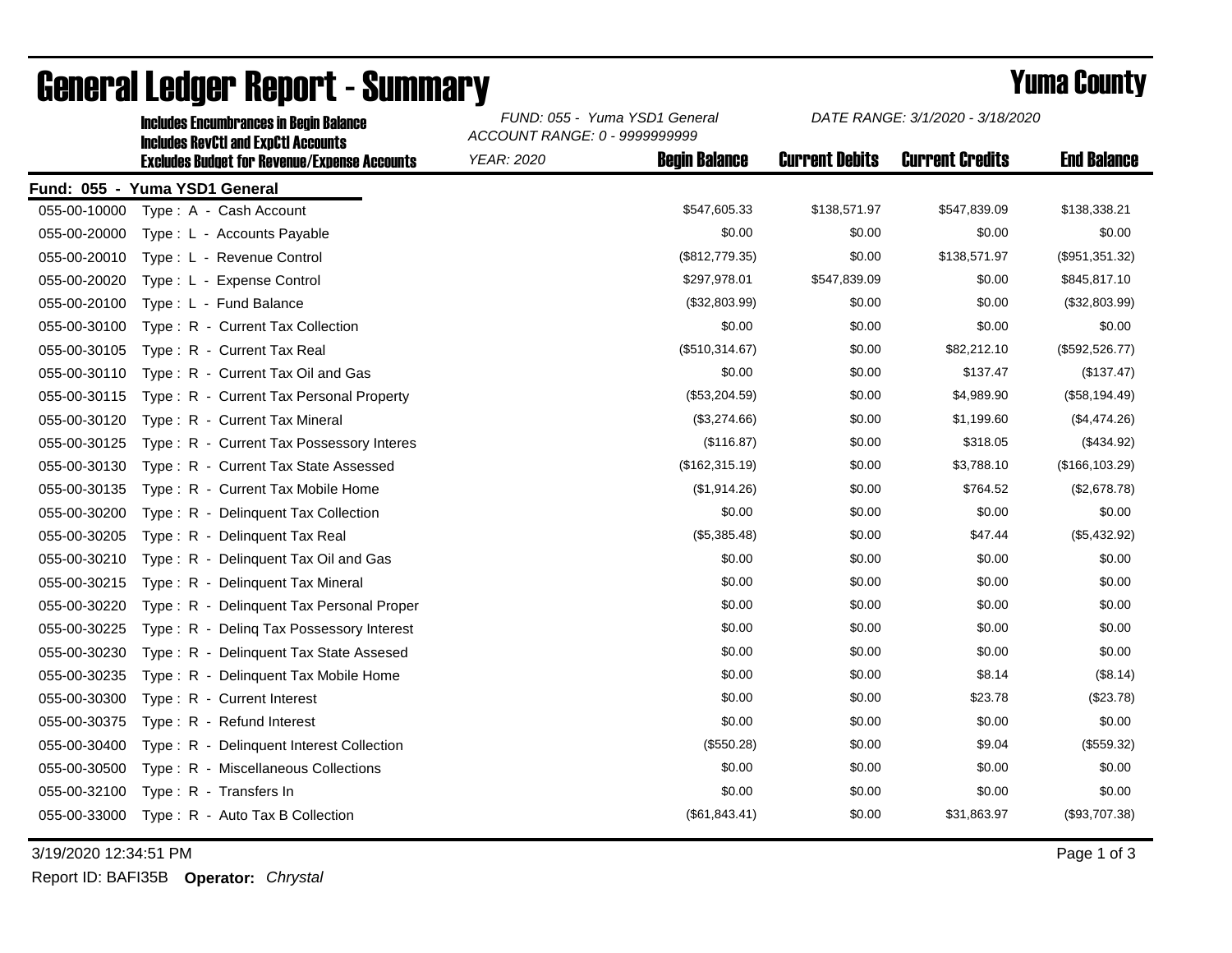|                               | avnul al coagol tiupul t<br>___________<br><b>Includes Encumbrances in Begin Balance</b><br><b>Includes RevCtI and ExpCtI Accounts</b> |                             | FUND: 055 - Yuma YSD1 General<br>ACCOUNT RANGE: 0 - 9999999999 |         | DATE RANGE: 3/1/2020 - 3/18/2020 |                       |              |                                  |                    |
|-------------------------------|----------------------------------------------------------------------------------------------------------------------------------------|-----------------------------|----------------------------------------------------------------|---------|----------------------------------|-----------------------|--------------|----------------------------------|--------------------|
|                               | <b>Excludes Budget for Revenue/Expense Accounts</b>                                                                                    |                             | <b>YEAR: 2020</b>                                              |         | <b>Begin Balance</b>             | <b>Current Debits</b> |              | <b>Current Credits</b>           | <b>End Balance</b> |
| Fund: 055 - Yuma YSD1 General |                                                                                                                                        |                             |                                                                |         |                                  |                       |              |                                  |                    |
| 055-00-33100                  | Type: R - Auto Tax A & F Collection                                                                                                    |                             |                                                                |         | (\$13,859.94)                    |                       | \$0.00       | \$13,209.86                      | (\$27,069.80)      |
| 055-00-49100                  | Type: X - Treasurer Fees                                                                                                               |                             |                                                                |         | \$1,842.69                       |                       | \$233.76     | \$0.00                           | \$2,076.45         |
| 055-00-49401                  | Type: X - Transfer Out                                                                                                                 |                             |                                                                |         | \$0.00                           |                       | \$0.00       | \$0.00                           | \$0.00             |
| 055-00-49500                  | Type: X - Checks Written / ACH Transfer                                                                                                |                             |                                                                |         | \$296,135.32                     |                       | \$547.605.33 | \$0.00                           | \$843,740.65       |
|                               |                                                                                                                                        |                             | Fund: 055 - Yuma YSD1 General                                  | Totals: | (\$514,801.34)                   | \$1,234,250.15        |              | \$824.983.03                     | (\$105,534.22)     |
|                               |                                                                                                                                        | <b>Total Fund Revenues:</b> | \$138,571.97                                                   |         | <b>Total Fund Expenses:</b>      | \$547.839.09          |              | <b>Net Revenue Over Expense:</b> | (\$409,267.12)     |

## General Ledger Report - Summary **Example 2018** Yuma County